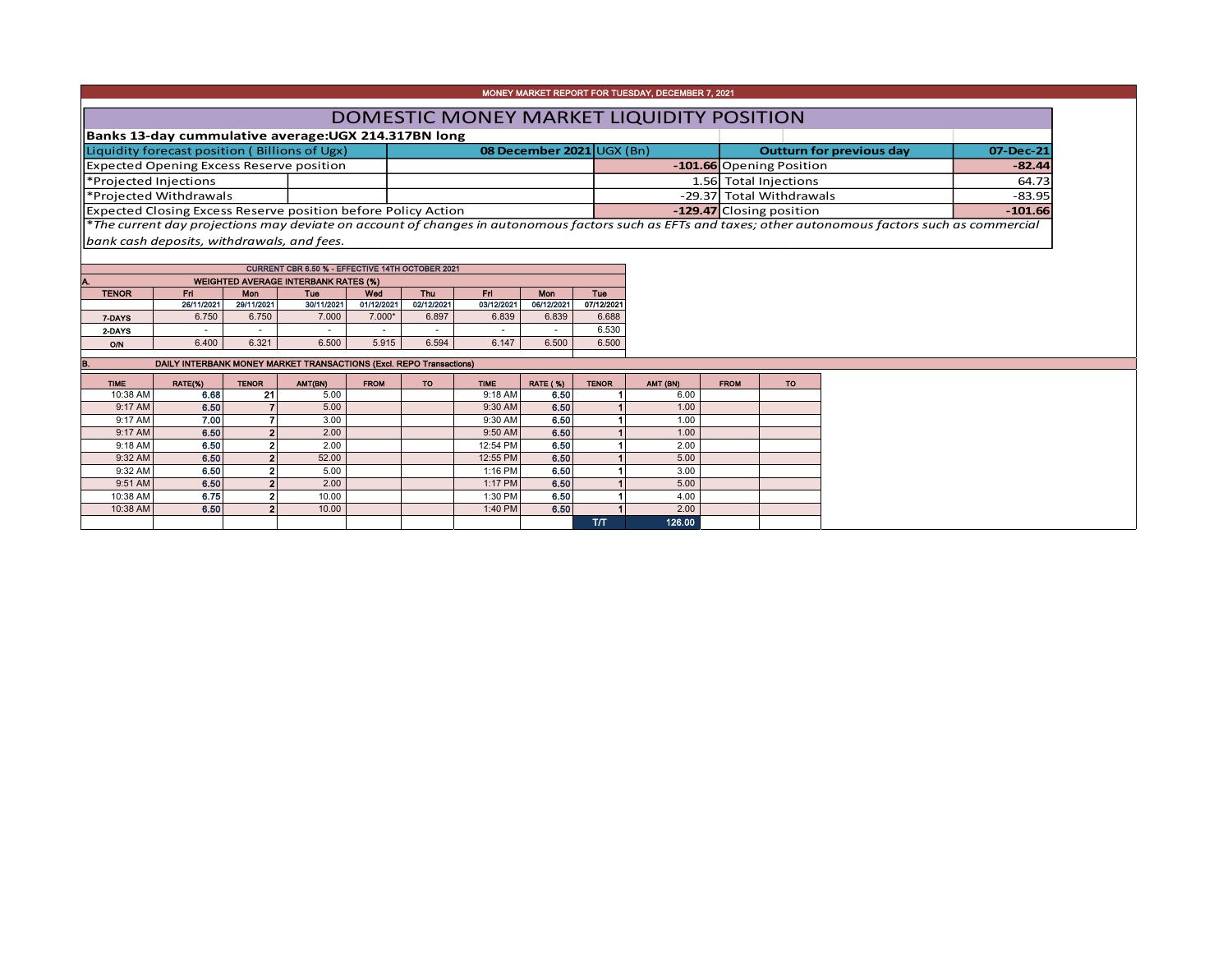|                                           |                                                                                            |                      | <b>CBR AND THE 7- DAY WAR INTERBANK RATES</b> |                               |                                |                                          |                                        |                          |                                                                   |                |                  |            |  |
|-------------------------------------------|--------------------------------------------------------------------------------------------|----------------------|-----------------------------------------------|-------------------------------|--------------------------------|------------------------------------------|----------------------------------------|--------------------------|-------------------------------------------------------------------|----------------|------------------|------------|--|
| 9.500                                     |                                                                                            |                      |                                               |                               |                                |                                          |                                        |                          |                                                                   |                |                  |            |  |
| 9.000<br>8.500                            |                                                                                            |                      |                                               |                               |                                |                                          |                                        |                          |                                                                   |                |                  |            |  |
| 8.000                                     |                                                                                            |                      |                                               |                               |                                |                                          |                                        |                          |                                                                   |                |                  |            |  |
| 7.500<br>7.000                            |                                                                                            |                      |                                               |                               |                                |                                          |                                        |                          |                                                                   |                |                  |            |  |
| 6.500                                     |                                                                                            |                      |                                               |                               |                                |                                          |                                        |                          |                                                                   |                | <u>.</u>         |            |  |
| 6.000                                     |                                                                                            |                      |                                               |                               |                                |                                          |                                        |                          |                                                                   |                |                  |            |  |
| 5.500                                     |                                                                                            |                      |                                               |                               |                                |                                          |                                        |                          |                                                                   |                |                  |            |  |
| 5.000<br>4.500                            |                                                                                            |                      |                                               |                               |                                |                                          |                                        |                          |                                                                   |                |                  |            |  |
| 4.000                                     |                                                                                            |                      |                                               |                               |                                |                                          |                                        |                          |                                                                   |                |                  |            |  |
|                                           | 23/11/2021                                                                                 | 24/11/2021           |                                               | 25/11/2021                    | 26/11/2021                     |                                          | 29/11/2021                             |                          | 30/11/2021                                                        | 01/12/2021     | 02/12/2021       | 03/12/2021 |  |
|                                           |                                                                                            |                      |                                               |                               |                                |                                          |                                        |                          |                                                                   |                |                  |            |  |
|                                           |                                                                                            |                      |                                               |                               |                                |                                          |                                        |                          | • Overnight WAR -7-day WAR - CBR rate - Upper bound - Lower bound |                |                  |            |  |
|                                           | MONETARY POLICY OPERATIONS MATURITIES PROFILE: (09-DEC- 2021 TO 04-AUG- 2022)              |                      |                                               |                               |                                |                                          |                                        |                          |                                                                   |                |                  |            |  |
| <b>DATE</b>                               | <b>THUR</b>                                                                                | <b>THUR</b>          | <b>THUR</b>                                   | <b>THUR</b>                   | <b>THUR</b>                    | <b>THUR</b>                              | <b>THUR</b>                            | <b>THUR</b>              | <b>THUR</b>                                                       | <b>THUR</b>    | <b>TOTAL</b>     |            |  |
|                                           | 09-Dec-21                                                                                  | 16-Dec-21            | 23-Dec-21                                     | 30-Dec-21                     | 13-Jan-22                      | 20-Jan-22                                | 27-Jan-22                              | 03-Feb-22                | 24-Feb-22                                                         | 04-Aug-22      |                  |            |  |
| <b>REPO</b>                               | 1.696.79                                                                                   | $\sim$               | $\sim$                                        | $\overline{\phantom{a}}$      | $\sim$                         | $\sim$                                   | $\sim$                                 | $\sim$                   | $\sim$                                                            | $\sim$         | 1,696.79         |            |  |
| <b>REV REPO</b><br><b>BOU BILL/DEPO A</b> | $\sim$<br>$\sim$                                                                           | $\sim$<br>20.00      | $\sim$<br>14.00                               | $\sim$<br>120.00              | $\sim$<br>$\sim$               | 17.00                                    | 103.50                                 | $\overline{\phantom{a}}$ | 10.00                                                             | 33.00          | $\sim$<br>317.50 |            |  |
| <b>TOTALS</b>                             | 1,696.79                                                                                   | 20.00                | 14.00                                         | 120.00                        | $\sim$                         | 17.00                                    | 103.50                                 | m.                       | 10.00                                                             | 33.00          | 2,014.29         |            |  |
|                                           | Total O/S Deposit Auction & BOU Bill balances held by BOU up to 04 AUGUST 2022: UGX 318 BN |                      |                                               |                               |                                |                                          |                                        |                          |                                                                   |                |                  |            |  |
|                                           | Total O/S Repo, Reverse Repo, BOU Bill balances held by BOU: UGX 2,014 BN                  |                      |                                               |                               |                                |                                          |                                        |                          |                                                                   |                |                  |            |  |
|                                           | (EI) STOCK OF TREASURY SECURITIES                                                          |                      |                                               |                               | Eii)                           | <b>MONETARY POLICY MARKET OPERATIONS</b> |                                        |                          |                                                                   |                |                  |            |  |
|                                           | LAST TBIILS ISSUE DATE: 25-NOVEMBER--2021                                                  |                      |                                               |                               |                                |                                          | (VERTICAL REPOS, REV-REPOS & BOU BILL) |                          |                                                                   |                |                  |            |  |
|                                           | On-the-run O/S T-BILL STOCKs (Bns-UGX)<br>On-the-run O/S T-BONDSTOCKs(Bns-UGX)             |                      | 7,027.97<br>21,277.66                         | 08/12/2021<br>08/12/2021 REPO | OMO                            | <b>ISSUE DATE</b><br>$10-Nov$            | <b>AMOUNT</b><br>236.50                | <b>WAR</b><br>6.500      | <b>RANGE</b>                                                      | <b>TENOR</b>   |                  |            |  |
|                                           | TOTAL TBILL & TBOND STOCK- UGX                                                             |                      | 28,305.63                                     |                               | <b>REPO</b>                    | 11-Nov                                   | 616.00                                 | 6.500                    |                                                                   |                |                  |            |  |
| O/S=Outstanding                           |                                                                                            |                      |                                               |                               | <b>REPO</b>                    | 18-Nov                                   | 453.00                                 | 6.500                    |                                                                   |                |                  |            |  |
| <b>MATURITY</b>                           | <b>TOTAL STOCK</b>                                                                         | YTM (%)              | <b>CHANGE IN</b>                              |                               | <b>REPO</b>                    | 19-Nov                                   | 114.00                                 | 6.500                    |                                                                   |                |                  |            |  |
|                                           | (BN UGX)                                                                                   | AT CUT OFF YTM (+/-) |                                               |                               | <b>REPO</b>                    | 22-Nov                                   | 105.50                                 | 6.500                    |                                                                   |                |                  |            |  |
|                                           | 114.84                                                                                     | 6.505                | $-0.050$                                      |                               | <b>REPO</b>                    | 23-Nov                                   | 348.00                                 | 6.500                    |                                                                   |                |                  |            |  |
| 182                                       | 404.62                                                                                     | 8.701                | 0.201                                         |                               | <b>REPO</b>                    | 24-Nov                                   | 241.00                                 | 6.500                    |                                                                   |                |                  |            |  |
| 364<br>2YR                                | 6,508.52<br>2.22                                                                           | 10.656<br>11.000     | 0.156<br>1.000                                |                               | <b>REPO</b><br><b>BOU BILL</b> | 25-Nov<br>25-Nov                         | 887.00<br>13.93                        | 6.500<br>7.012           |                                                                   | 28             |                  |            |  |
| 3YR                                       | $\sim$                                                                                     | 13.100               | 1.710                                         |                               | <b>BOU BILL</b>                | 25-Nov                                   | 16.82                                  | 7.149                    |                                                                   | 56             |                  |            |  |
| 5YR                                       | 1,119.91                                                                                   | 13.000               | $-0.410$                                      |                               | <b>BOU BILL</b>                | 25-Nov                                   | 30.93                                  | 9.701                    |                                                                   | 252            |                  |            |  |
| <b>10YR</b>                               | 10,109.18                                                                                  | 14.000               | 0.261                                         |                               | <b>REPO</b>                    | 26-Nov                                   | 116.00                                 | 6.500                    |                                                                   | 6              |                  |            |  |
| 15YR                                      | 8,486.42                                                                                   | 15.500               | 1.410                                         |                               | <b>REPO</b>                    | 29-Nov                                   | 119.00                                 | 6.500                    |                                                                   | $\overline{2}$ |                  |            |  |
| <b>20YR</b>                               | 1,559.93                                                                                   | 15,500               | $-0.450$                                      |                               | <b>REPO</b>                    | 02-Dec                                   | 1,147.50                               | 6.500                    |                                                                   | 7              |                  |            |  |
|                                           | Cut OFF is the lowest price/ highest yield that satisfies the auction awarded amount.      |                      |                                               |                               | <b>BOU BILL</b>                | $02$ -Dec                                | 89.52                                  | 9.701                    |                                                                   | 28             |                  |            |  |
|                                           |                                                                                            |                      |                                               |                               | <b>BOU BILL</b>                | 02-Dec                                   | 42.03                                  | 6.500                    |                                                                   | 56             |                  |            |  |
|                                           |                                                                                            |                      |                                               |                               | <b>BOU BILL</b><br><b>REPO</b> | 02-Dec<br>03-Dec                         | 9.83<br>131.00                         | 6.500<br>6.500           |                                                                   | 84<br>6        |                  |            |  |
|                                           |                                                                                            |                      |                                               |                               | <b>REPO</b>                    | $06$ -Dec $\vert$ -                      | 416.50                                 | 6.500                    |                                                                   | 3              |                  |            |  |

WAR-Weighted Average Rate